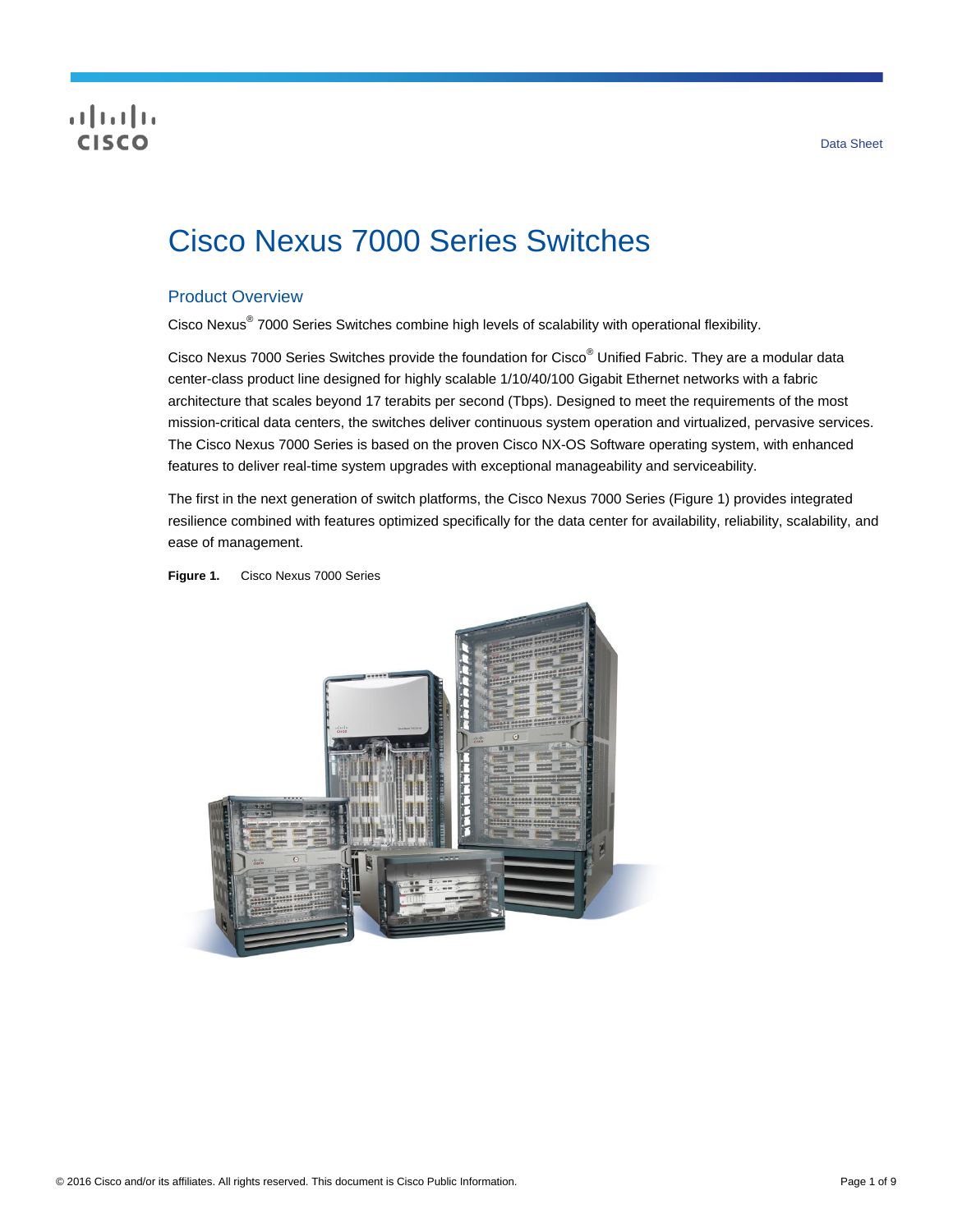### Features and Benefits

Coupled with Cisco NX-OS, the Cisco Nexus 7000 Series delivers a comprehensive set of features with nonstop operation in four chassis form factors:

- 18-slot chassis with 18 front-accessible module slots and side-to-side airflow in a compact horizontal form factor with purpose-built integrated cable management.
- 10-slot chassis with 10 front-accessible vertical module slots and front-to-back airflow and an integrated cable management system.
- 9-slot with 9 front-accessible module slots and side-to-side airflow in a compact horizontal form factor with purpose-built integrated cable management.
- 4-slot chassis with all front-accessible module slots and side-to-back airflow in a small form factor with purpose-built integrated cable management.

All Cisco Nexus 7000 Series chassis use a passive mid-plane architecture, providing physical connectors and copper traces for interconnecting the fabric modules and the I/O modules for direct data transfer. All intermodule switching is performed via the crossbar fabric ASICs on the individual I/O modules and fabric modules. In the case of Cisco Nexus 7004 chassis, since there are no fabric modules, the mid-plane provides the connectors and traces to interconnect the fabric ASICs on the I/O modules directly.

A scalable, fully distributed fabric architecture composed of up to five fabric modules combined with the chassis midplane delivers up to 550 Gbps per slot for 8.8 Tbps, 9.9 Tbps, and 18.7 Tbps of forwarding capacity in the 9 slot, 10-slot, and 18-slot switches, respectively. The 4-slot chassis delivers up to 1.92 Tbps of forwarding capacity in combination with the built-in fabric system.

The midplane design on the 9-slot, 10-slot, and 18-slot chassis and the backplane design on the 4-slot chassis support flexible technology upgrades as your needs change, providing ongoing investment protection.

#### **Cisco Nexus 7000 4-Slot Switch Chassis**

The Cisco Nexus 7000 4-Slot chassis with two I/O module slots supports up to 96 x 1 and 10 Gigabit Ethernet ports, 12 x 40 Gigabit Ethernet ports and 4 x 100 Gigabit Ethernet ports, meeting the needs of small to mediumsize data centers, co-locations, access- and aggregation-layer deployments, high-speed core deployments, and smaller operation zones. The Cisco Nexus 7000 4-Slot chassis also has two dedicated supervisor slots to provide full redundancy and high availability. The 4-slot chassis does not require fabric modules. The local I/O module fabrics are connected back to back to form a two-stage crossbar that interconnects the I/O modules and the supervisor engines. The backplane capacity is determined by the installed I/O modules.

- Side-to-rear airflow increases the system density in a seven-rack-unit (7RU) footprint, optimizing the use of rack space. The optimized density provides the capability to stack up to six 4-slot chassis in a 42RU rack.
- The fan tray with built-in fan and controller redundancy helps ensure reliability of the system and support for hot swapping of fan trays. The fan tray is on the top side of the chassis and draws the air from the right side of the chassis through the line card and supervisor slots and propagates it through the empty space on the left side of the chassis. The air then flows up to the fan tray on the top side and finally flows out from the vent holes on the back side of the chassis.
- Even though Nexus 7004 does not have fabric modules, fabric redundancy is still provided. If the local fabric on one of the I/O modules fails, the entire I/O module is taken offline.
- All modules, including power supplies and the fan tray, are accessible from the front.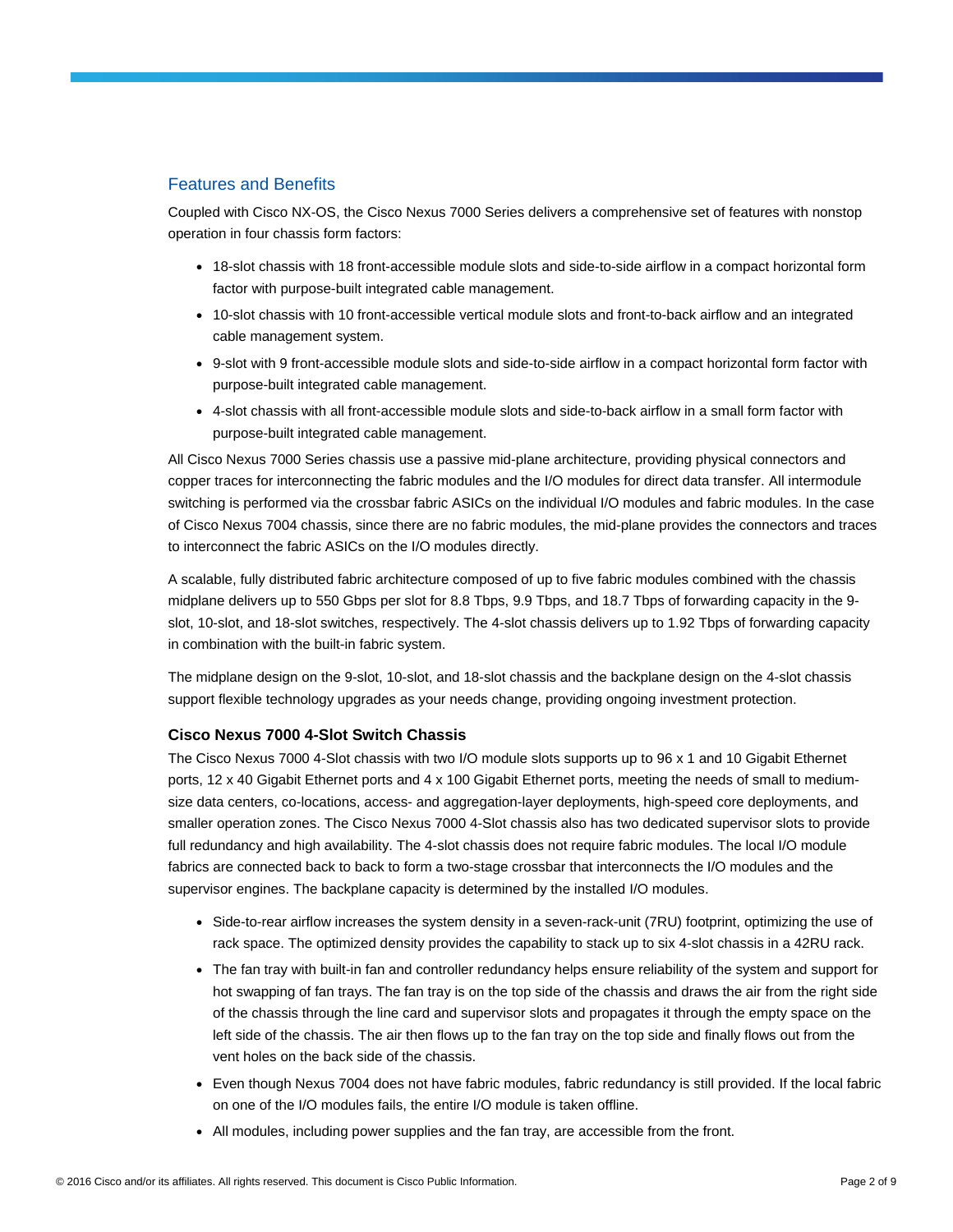#### **Cisco Nexus 7000 9-Slot Switch Chassis**

- The Cisco Nexus 7000 9-Slot chassis with up to seven I/O module slots supports up to 336 x 1 and 10 Gigabit Ethernet ports, 42 x 40 Gigabit Ethernet ports, and 14 x 100 Gigabit Ethernet ports, meeting the demands of mission-critical campus core and data center deployments. It has two dedicated supervisor slots to provide full redundancy.
- Side-to-side airflow increases the system density in a 14RU footprint, optimizing the use of rack space. The optimized density provides the capability to stack up to three 9-slot chassis in a 42RU rack.
- Independent variable-speed system and fabric fans provide efficient cooling capacity to the entire system. Fan-tray redundancy features help ensure reliability of the system and support for hot swapping of fan trays.
- I/O modules, supervisor modules, and fabric modules are accessible from the front. Power supplies and fan trays are accessible from the back.

#### **Cisco Nexus 7000 10-Slot Switch Chassis**

- The Cisco Nexus 7000 10-Slot chassis with up to eight I/O module slots supports up to 384 x 1 and 10 Gigabit Ethernet ports, 48 x 40 Gigabit Ethernet ports, and 16 x 100 Gigabit Ethernet ports, meeting the demands of large data center deployments. It has two dedicated supervisor slots to provide full redundancy.
- Front-to-back airflow helps ensure that use of the Cisco Nexus 7000 10-Slot chassis addresses the requirement for hot-aisle and cold-aisle deployments without additional complexity.
- The system uses dual system and fabric fan trays for cooling. Each fan tray is redundant and composed of independent variable-speed fans that automatically adjust to the ambient temperature, helping reduce power consumption in well-managed facilities while helping enable optimum operation of the switch. The system design increases cooling efficiency and provides redundancy capabilities, allowing hot swapping without affecting the system; if either a single fan or a complete fan tray fails, the system continues to operate without a significant degradation in cooling capacity.
- The system supports an optional air filter to help ensure clean air flow through the system. The addition of the air filter satisfies Network Equipment Building Standards (NEBS) requirements.
- I/O modules and supervisor modules are accessible from the front, and fabric modules, power supplies, and fan trays are accessible from the back.

#### **Cisco Nexus 7000 18-Slot Switch Chassis**

- The Cisco Nexus 7000 18-Slot chassis with up to 16 I/O module slots supports up to 768 x 1 and 10 Gigabit Ethernet ports, 96 x 40 Gigabit Ethernet ports, and 32 x 100 Gigabit Ethernet ports, meeting the demands of the largest data center deployments. It has two dedicated supervisor slots to provide full redundancy.
- Side-to-side airflow increases the system density in a 25RU footprint, optimizing the use of rack space. The optimized density provides more than 16RU of free space in a standard 42RU rack for cable management and patching systems.
- Independent variable-speed system and fabric fans provide efficient cooling capacity to the entire system. Fan-tray redundancy features help ensure reliability of the system and support for hot swapping of fan trays.
- I/O modules and supervisor modules are accessible from the front, and fabric modules, power supplies, and fan trays are accessible from the back.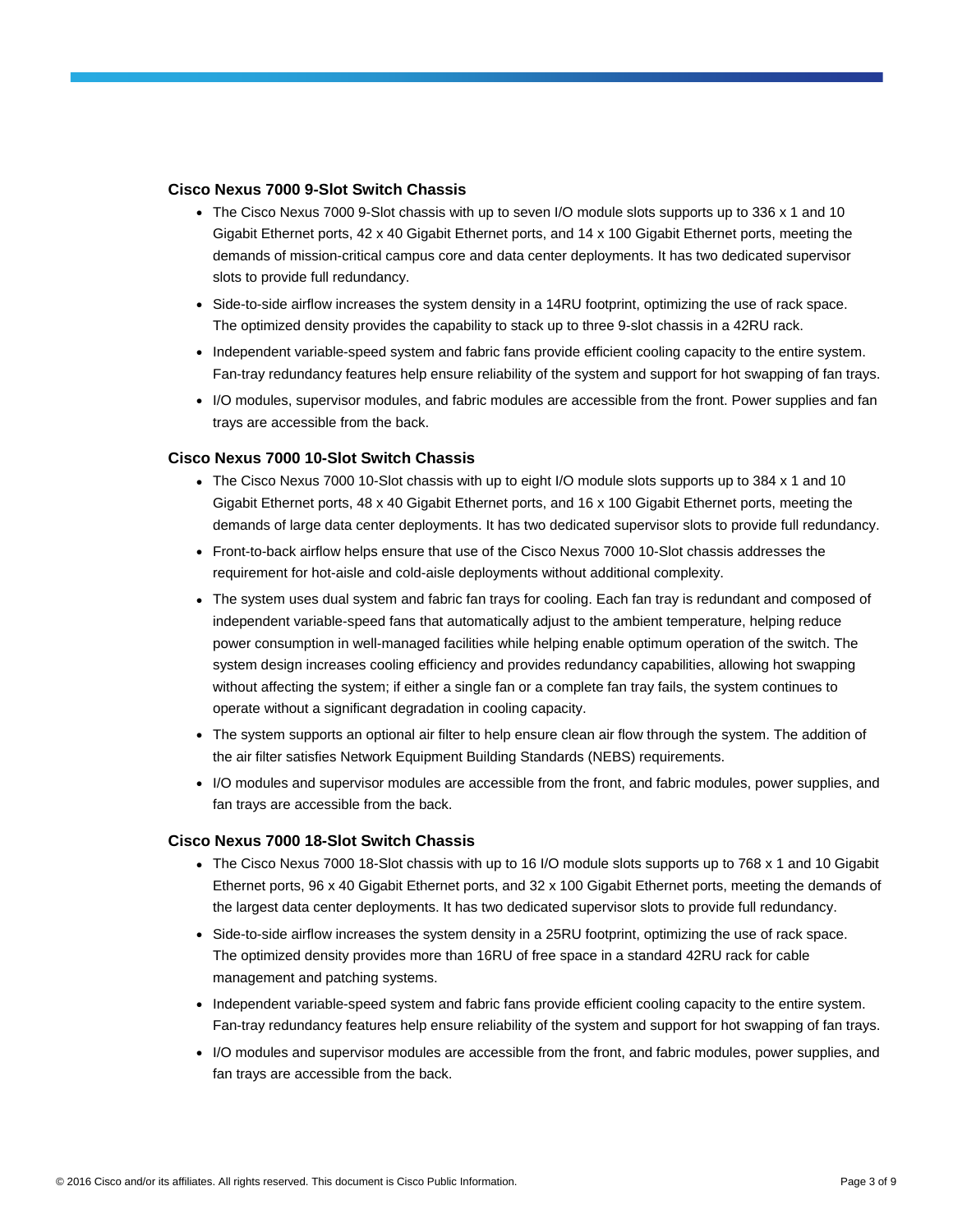#### **Cisco Nexus 7000 Series Chassis Common Components**

All Cisco Nexus 7000 Series chassis have the following components:

- Integrated cable management system designed to support the cabling requirements of a fully configured system at either or both sides of the switch, allowing outstanding flexibility. All system components can easily be removed with the cabling in place, providing ease of maintenance tasks with little disruption.
- A series of LEDs at the top of the chassis provide a clear summary of the status of the major system components, alerting operators to the need to conduct further investigation. These LEDs report the power supply, fan, fabric, supervisor, and I/O module status.
- A purpose-built optional front-module door provides protection from accidental interference with both the cabling and modules installed in the system. The transparent front door allows easy observation of cabling and module indicators and status lights without any need to open the doors, reducing the likelihood of faults caused by human interference. The door supports a dual-opening capability for flexible operation and cable installation while fitted. The door can easily be completely removed for both initial cabling and day-to-day management of the system.

#### **Energy-Efficient Design**

The Cisco Nexus 7000 Series uses power supplies that are up to 90 percent efficient, so less power is wasted as heat, and more power is available for the system to use than with typical power supplies.

The fan modules in the chassis adjust to compensate for changing thermal characteristics. At lower speeds, they use less power. In the 9-slot chassis, the fan tray is designed to completely turn off the power for a row of fans when the corresponding slots are unused.

Consolidation of multiple switches in the Cisco Nexus 7000 Series is enabled by the powerful combination of high density and performance, support for device virtualization, and comprehensive reliability and availability features. This consolidation increases the power efficiency by reducing wasted power from multiple partially loaded and inflexible systems.

## Product Specifications

Table 1 lists the product specifications for the Cisco Nexus 7000 Series chassis.

| Item                     | <b>Specification</b>                                                                                                                                                                                          |                                                                                                                                          |                                                                                                                  |                                                                                                                  |
|--------------------------|---------------------------------------------------------------------------------------------------------------------------------------------------------------------------------------------------------------|------------------------------------------------------------------------------------------------------------------------------------------|------------------------------------------------------------------------------------------------------------------|------------------------------------------------------------------------------------------------------------------|
|                          | Cisco Nexus 7000 4-Slot<br><b>Switch</b>                                                                                                                                                                      | Cisco Nexus 7000 9-Slot<br><b>Switch</b>                                                                                                 | Cisco Nexus 7000 10-Slot<br><b>Switch</b>                                                                        | Cisco Nexus 7000 18-Slot<br>Switch                                                                               |
| Product<br>compatibility | Supports all Cisco Nexus<br>7000 Series Supervisor and<br>I/O modules except the<br>following:<br>N7K-SUP1<br>N7K-M132XP-12<br>N7K-M148GS-11<br>N7K-M148GT-11<br>N7K-F132XP-15<br>Does not use fabric modules | Supports all Cisco Nexus<br>7000 Series Supervisor and<br>I/O modules<br>Supports Fabric2 modules<br>Does not support Fabric1<br>modules | Supports all Cisco Nexus<br>7000 Series Supervisor and<br>I/O modules<br>Supports Fabric1 and<br>Fabric2 modules | Supports all Cisco Nexus<br>7000 Series Supervisor and<br>I/O modules<br>Supports Fabric1 and<br>Fabric2 modules |

#### **Table 1.** Product Specifications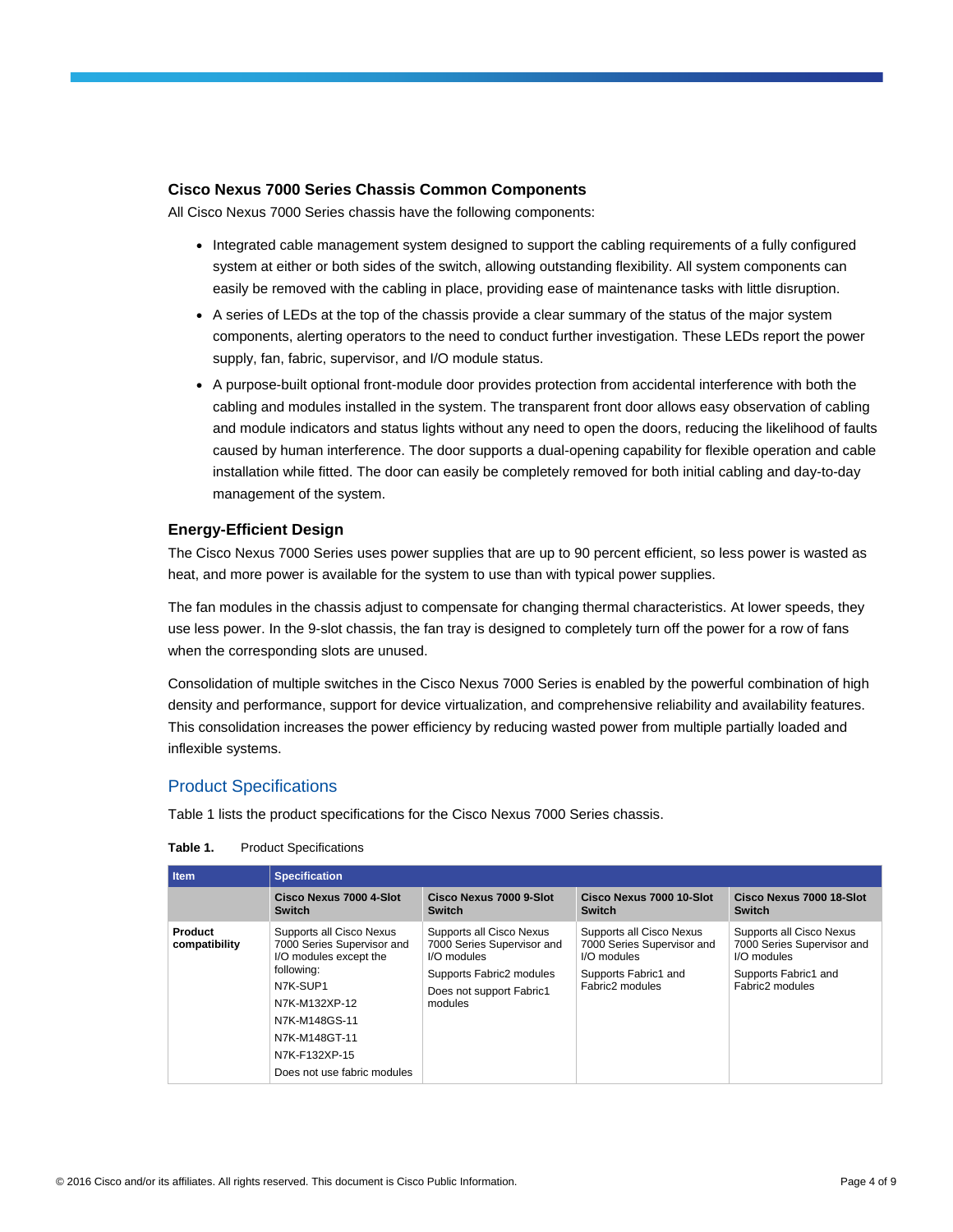| <b>Item</b>                             | <b>Specification</b>                                                                                                                                                                                                                                                                                                                                                                                                                                                                                                                                                                                                                                                           |                                                                                                                                                                                                                                                                                                                                                                                                                                                                                                                                                                                                                                                                                                                |                                                                                                                                                                                                                                                                                                                                                                                                                                                                                                                                                                                                                                                                                                                                               |                                                                                                                                                                                                                                                                                                                                                                                                                                                                                                                                                                                                                                                                                                                           |
|-----------------------------------------|--------------------------------------------------------------------------------------------------------------------------------------------------------------------------------------------------------------------------------------------------------------------------------------------------------------------------------------------------------------------------------------------------------------------------------------------------------------------------------------------------------------------------------------------------------------------------------------------------------------------------------------------------------------------------------|----------------------------------------------------------------------------------------------------------------------------------------------------------------------------------------------------------------------------------------------------------------------------------------------------------------------------------------------------------------------------------------------------------------------------------------------------------------------------------------------------------------------------------------------------------------------------------------------------------------------------------------------------------------------------------------------------------------|-----------------------------------------------------------------------------------------------------------------------------------------------------------------------------------------------------------------------------------------------------------------------------------------------------------------------------------------------------------------------------------------------------------------------------------------------------------------------------------------------------------------------------------------------------------------------------------------------------------------------------------------------------------------------------------------------------------------------------------------------|---------------------------------------------------------------------------------------------------------------------------------------------------------------------------------------------------------------------------------------------------------------------------------------------------------------------------------------------------------------------------------------------------------------------------------------------------------------------------------------------------------------------------------------------------------------------------------------------------------------------------------------------------------------------------------------------------------------------------|
| Max local<br>switching<br>capacity      | 600 Gbps                                                                                                                                                                                                                                                                                                                                                                                                                                                                                                                                                                                                                                                                       | 600 Gbps                                                                                                                                                                                                                                                                                                                                                                                                                                                                                                                                                                                                                                                                                                       | 600 Gbps                                                                                                                                                                                                                                                                                                                                                                                                                                                                                                                                                                                                                                                                                                                                      | 600 Gbps                                                                                                                                                                                                                                                                                                                                                                                                                                                                                                                                                                                                                                                                                                                  |
| Max inter-slot<br>switching<br>capacity | 440 Gbps                                                                                                                                                                                                                                                                                                                                                                                                                                                                                                                                                                                                                                                                       | 550 Gbps                                                                                                                                                                                                                                                                                                                                                                                                                                                                                                                                                                                                                                                                                                       | 550 Gbps                                                                                                                                                                                                                                                                                                                                                                                                                                                                                                                                                                                                                                                                                                                                      | 550 Gbps                                                                                                                                                                                                                                                                                                                                                                                                                                                                                                                                                                                                                                                                                                                  |
| <b>Software</b><br>compatibility        | Cisco NX-OS Software<br>Release 6.1(2) or later                                                                                                                                                                                                                                                                                                                                                                                                                                                                                                                                                                                                                                | Cisco NX-OS Software<br>Release 5.2 or later                                                                                                                                                                                                                                                                                                                                                                                                                                                                                                                                                                                                                                                                   | Cisco NX-OS Software<br>Release 4.0 or later                                                                                                                                                                                                                                                                                                                                                                                                                                                                                                                                                                                                                                                                                                  | Cisco NX-OS Software<br>Release 4.1 or later                                                                                                                                                                                                                                                                                                                                                                                                                                                                                                                                                                                                                                                                              |
| <b>Options</b>                          | Lockable front module door                                                                                                                                                                                                                                                                                                                                                                                                                                                                                                                                                                                                                                                     | Lockable front module door                                                                                                                                                                                                                                                                                                                                                                                                                                                                                                                                                                                                                                                                                     | • Air filter<br>• Lockable front module<br>doors                                                                                                                                                                                                                                                                                                                                                                                                                                                                                                                                                                                                                                                                                              | Lockable front module door                                                                                                                                                                                                                                                                                                                                                                                                                                                                                                                                                                                                                                                                                                |
| Performance                             | 1.44 billion packets per<br>second (bpps) (IPv4 unicast)<br>in combination with<br>supervisor module and<br>built-in fabric                                                                                                                                                                                                                                                                                                                                                                                                                                                                                                                                                    | 5.04 bpps (IPv4 unicast) in<br>combination with supervisor<br>and fabric modules                                                                                                                                                                                                                                                                                                                                                                                                                                                                                                                                                                                                                               | 5.76 bpps (IPv4 unicast) in<br>combination with supervisor<br>and fabric modules                                                                                                                                                                                                                                                                                                                                                                                                                                                                                                                                                                                                                                                              | 11.5 bpps (IPv4 unicast) in<br>combination with supervisor<br>and fabric modules                                                                                                                                                                                                                                                                                                                                                                                                                                                                                                                                                                                                                                          |
| <b>Reliability and</b><br>availability  | Online insertion and removal<br>(OIR) of all redundant<br>components: supervisor<br>modules, power supplies,<br>and fan trays                                                                                                                                                                                                                                                                                                                                                                                                                                                                                                                                                  | OIR of all redundant<br>components: supervisor and<br>fabric modules, power<br>supplies, and fan trays                                                                                                                                                                                                                                                                                                                                                                                                                                                                                                                                                                                                         | OIR of all redundant<br>components: Supervisor and<br>fabric modules, power<br>supplies, and fan trays                                                                                                                                                                                                                                                                                                                                                                                                                                                                                                                                                                                                                                        | OIR of all redundant<br>components: supervisor and<br>fabric modules, power<br>supplies, and fan trays                                                                                                                                                                                                                                                                                                                                                                                                                                                                                                                                                                                                                    |
| <b>MIBs</b>                             | <b>Supports Simple Network</b><br><b>Management Protocol</b><br>(SNMP) Versions 3, 2c, and<br>1 (see Cisco NX-OS<br>Software release notes for<br>details about specific MIB<br>support)                                                                                                                                                                                                                                                                                                                                                                                                                                                                                       | Supports SNMPv3, v2c, and<br>v1 (see Cisco NX-OS<br>Software release notes for<br>details about specific MIB<br>support)                                                                                                                                                                                                                                                                                                                                                                                                                                                                                                                                                                                       | Supports SNMPv3, v2c, and<br>v1 (see Cisco NX-OS<br>Software release notes for<br>details about specific MIB<br>support)                                                                                                                                                                                                                                                                                                                                                                                                                                                                                                                                                                                                                      | Supports SNMPv3, v2c, and<br>v1 (see Cisco NX-OS<br>Software release notes for<br>details about specific MIB<br>support)                                                                                                                                                                                                                                                                                                                                                                                                                                                                                                                                                                                                  |
| Network<br>management                   | Cisco Data Center Network<br>Manager (DCNM) 6.1.(2) or<br>later                                                                                                                                                                                                                                                                                                                                                                                                                                                                                                                                                                                                                | Cisco DCNM 5.2 or later                                                                                                                                                                                                                                                                                                                                                                                                                                                                                                                                                                                                                                                                                        | Cisco DCNM 4.0 or later                                                                                                                                                                                                                                                                                                                                                                                                                                                                                                                                                                                                                                                                                                                       | Cisco DCNM 4.1 or later                                                                                                                                                                                                                                                                                                                                                                                                                                                                                                                                                                                                                                                                                                   |
| Programming<br>interfaces               | $\bullet$ XML<br>• Scriptable command-line<br>interface (CLI)<br>• Cisco DCNM 6.1(2) web<br>services                                                                                                                                                                                                                                                                                                                                                                                                                                                                                                                                                                           | $\bullet$ XML<br>• Scriptable CLI<br>• Cisco DCNM 5.2 web<br>services                                                                                                                                                                                                                                                                                                                                                                                                                                                                                                                                                                                                                                          | $\bullet$ XML<br>• Scriptable CLI<br>• Cisco DCNM 4.0 web<br>services                                                                                                                                                                                                                                                                                                                                                                                                                                                                                                                                                                                                                                                                         | $\bullet$ XML<br>• Scriptable CLI<br>• Cisco DCNM 4.1 web<br>services                                                                                                                                                                                                                                                                                                                                                                                                                                                                                                                                                                                                                                                     |
| <b>Physical</b><br>specifications       | • Usable rack space: 7RU<br>• 4-slot chassis: 2<br>dedicated supervisor<br>modules and 2 I/O<br>modules<br>• 4 power supply slots<br>• Dimensions (H x W x D):<br>12.2 x 17.3 x 24 in. (30.9<br>x 43.9 x 61 cm)<br>• Chassis depth including<br>cable management and<br>chassis doors is 29.6 in.<br>$(75.2 \text{ cm})$<br>• Unit is rack mountable in<br>a standard 19-inch<br>(482.6-mm) Electronic<br>Industries Alliance (EIA)<br>rack<br>$\bullet$ Weight<br>○ Chassis only: 45 lb.<br>(20 kg)<br>∘ Fan Tray: 25 lb<br>$(11.3 \text{ kg})$<br>• Supports 3-kW AC and<br>DC and 3.5-kW HV<br>AC/DC power supplies<br>• Supports up to 6 chassis<br>stacked in a 42RU rack | • Usable rack space: 14RU<br>• 9-slot chassis: 2<br>dedicated supervisor<br>modules and 7 I/O<br>modules<br>• 5 fabric module slots<br>• 2 power supply slots<br>• Dimensions $(H \times W \times D)$ :<br>24.5 x 17.3 x 24 in. (62.2)<br>x 43.9 x 61 cm)<br>• Chassis depth including<br>cable management and<br>chassis doors is 29 in.<br>$(73.7 \text{ cm})$<br>• Unit is rack mountable in<br>a standard 19-inch<br>(482.6-mm) EIA rack<br>• Weight<br>○ Chassis only: 100 lb.<br>(45 kg)<br>∘ Fabric Module: 5 lb<br>$(2.3 \text{ kg})$<br>∘ Fan Tray: 25 lb<br>$(11.3 \text{ kg})$<br>• Supports 6-kW and<br>7.5-kW AC and DC power<br>supplies<br>• Supports up to 3 chassis<br>stacked in a 42RU rack | • Usable rack space: 21RU<br>• 10-slot chassis: 2<br>dedicated supervisor<br>modules and 8 I/O<br>modules<br>• 5 fabric module slots<br>• 3 power supply slots<br>• Dimensions $(H \times W \times D)$ :<br>36.5 x 17.3 x 33.1 in.<br>$(92.7 \times 43.9 \times 84.1 \text{ cm})$<br>• Chassis depth including<br>cable management and<br>chassis doors is 38 in.<br>$(96.5 \text{ cm})$<br>• Unit is rack mountable in<br>a standard 19-inch<br>(482.6-mm) EIA rack<br>$\bullet$ Weight<br>○ Chassis only: 200 lb.<br>(90 kg)<br>○ Fabric Module: 4 lb<br>$(1.8 \text{ kg})$<br>○ System Fan Tray: 20 lb<br>$(9.1 \text{ kg})$<br>∘ Fabric Fan Tray: 5 lb<br>$(2.3 \text{ kg})$<br>• Supports 6-kW and<br>7.5-kW AC and DC power<br>supplies | • Usable rack space: 25RU<br>• 18-slot chassis: 2<br>dedicated supervisor<br>modules and 16 I/O<br>modules<br>• 5 fabric module slots<br>• 4 power supply slots<br>• Dimensions $(H \times W \times D)$ :<br>43.5 x 17.3 x 33.1 in.<br>$(110.5 \times 43.9 \times 84.1 \text{ cm})$<br>• Chassis depth including<br>cable management and<br>chassis doors is 38 in.<br>$(96.5 \text{ cm})$<br>• Unit is rack mountable in<br>a standard 19-inch<br>(482.6-mm) EIA rack<br>$\bullet$ Weight<br><sup>o</sup> Chassis only: 187 lb.<br>$(85 \text{ kg})$<br>○ Fabric Module: 7.5 lb<br>$(3.4 \text{ kg})$<br>$\degree$ Fan Tray: 25.8 lb<br>$(11.7 \text{ kg})$<br>• Supports 6-kW and<br>7.5-kW AC and DC<br>power supplies |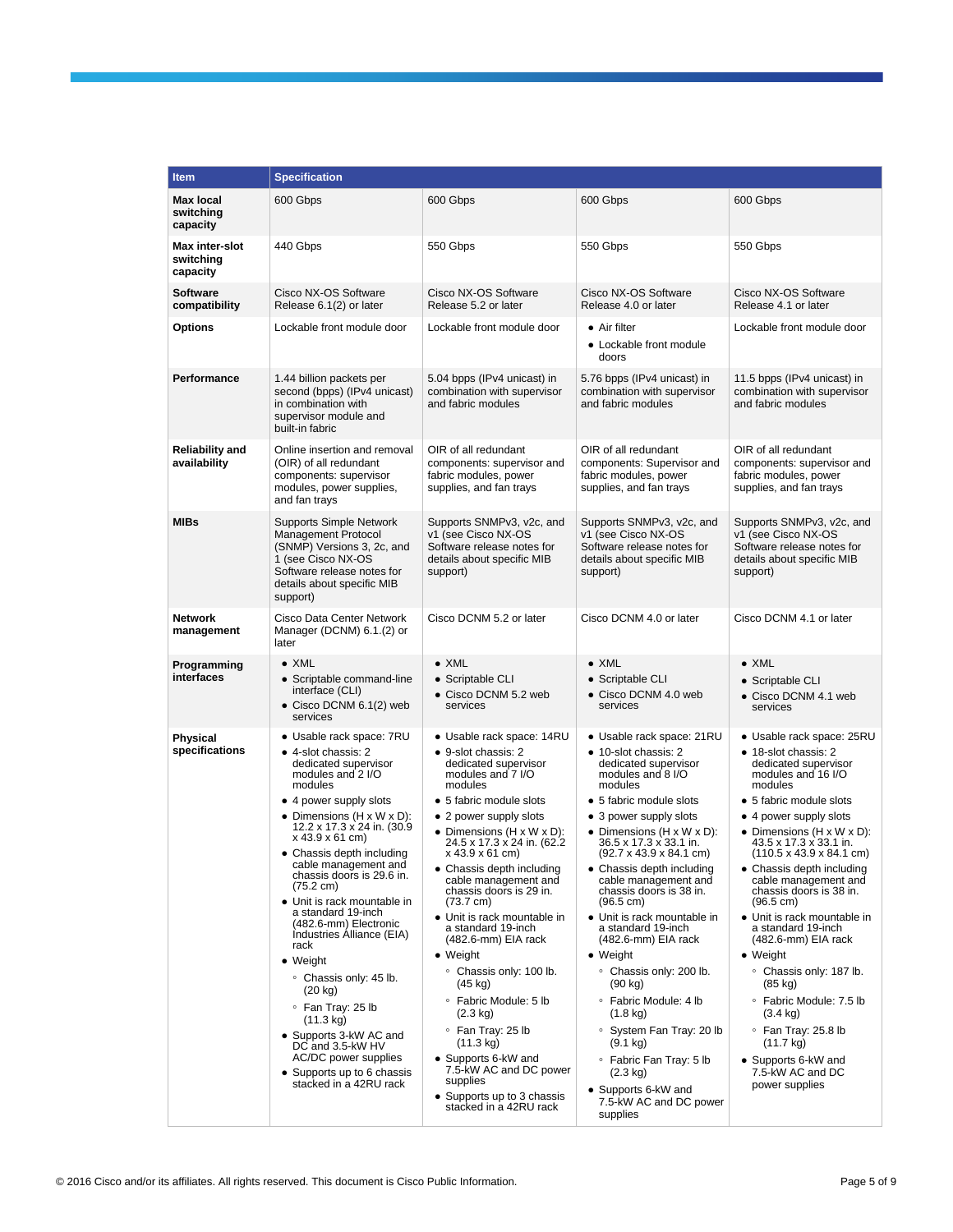| <b>Item</b>                     | <b>Specification</b>                                                                                                                                                                                                                                                                                                                                                                                                                                                                                                                                                                                                                                                                                                                                                                                                                                                                                                                                                                                                                                                                                                                                                                                                                                                                                                                                                                                                                                                                                                                                                                                                                                                                                                                                                                                                                                                                                                                                                                                                                                                                                                                                                                                                                                                                                                                                                                                                                                                                                                                                                                                                                                                                                                                                                                                                                                                                                                                                                                                                                                    |
|---------------------------------|---------------------------------------------------------------------------------------------------------------------------------------------------------------------------------------------------------------------------------------------------------------------------------------------------------------------------------------------------------------------------------------------------------------------------------------------------------------------------------------------------------------------------------------------------------------------------------------------------------------------------------------------------------------------------------------------------------------------------------------------------------------------------------------------------------------------------------------------------------------------------------------------------------------------------------------------------------------------------------------------------------------------------------------------------------------------------------------------------------------------------------------------------------------------------------------------------------------------------------------------------------------------------------------------------------------------------------------------------------------------------------------------------------------------------------------------------------------------------------------------------------------------------------------------------------------------------------------------------------------------------------------------------------------------------------------------------------------------------------------------------------------------------------------------------------------------------------------------------------------------------------------------------------------------------------------------------------------------------------------------------------------------------------------------------------------------------------------------------------------------------------------------------------------------------------------------------------------------------------------------------------------------------------------------------------------------------------------------------------------------------------------------------------------------------------------------------------------------------------------------------------------------------------------------------------------------------------------------------------------------------------------------------------------------------------------------------------------------------------------------------------------------------------------------------------------------------------------------------------------------------------------------------------------------------------------------------------------------------------------------------------------------------------------------------------|
| Environmental<br>specifications | • Airflow direction: Side to<br>• Airflow direction: Side to<br>• Airflow direction: Bottom<br>● Airflow direction: Side to<br>side<br>front of chassis to top<br>side<br>rear<br>back<br>• Operating temperature:<br>• Operating temperature:<br>• Operating temperature:<br>32 to 104°F (0 to 40°C)<br>32 to 104°F (0 to 40°C)<br>32 to 104°F (0 to 40°C)<br>• Operating temperature:<br>32 to 104°F (0 to 40°C)<br>• Operational relative<br>• Operational relative<br>• Operational relative<br>• Operational relative<br>humidity: 5 to 90%,<br>humidity: 5 to 90%,<br>humidity: 5 to 90%,<br>noncondensing<br>noncondensing<br>humidity: 5 to 90%,<br>noncondensing<br>noncondensing<br>• Operating altitude: -500<br>• Operating altitude: -500<br>• Operating altitude: -500<br>• Operating altitude: -500<br>to 13,123 ft. (agency<br>to $13,123$ ft. (agency<br>to $13,123$ ft. (agency<br>to $13,123$ ft. (agency<br>certified 0 to $6500$ ft.)<br>certified 0 to 6500 ft.)<br>certified 0 to 6500 ft.)<br>certified 0 to 6500 ft.)<br>· Seismic: Zone 4 per<br>• Seismic: Zone 4 per<br>• Seismic: Zone 4 per<br>• Seismic: Zone 4 per<br>GR63<br>GR <sub>63</sub><br>GR63<br>GR63<br>• Floor loading: 104 lb. per<br>• Floor loading: 190 lb. per<br>• Floor loading: 42 lb. per<br>• Floor loading: 190 lb. per<br>sq. ft.<br>sq. ft.<br>sq. ft.<br>sq. ft.<br>• Operational vibration<br>• Operational vibration<br>• Operational vibration<br>• Operational vibration<br>GR63, Section 5.4.2<br>GR63, Section 5.4.2<br>$\bullet$ GR63, Section 5.4.2<br>$\bullet$ GR63, Section 5.4.2<br>● ETS 300 019-1-3, Class<br>● ETS 300 019-1-3, Class<br>• ETS 300 019-1-3, Class<br>● ETS 300 019-1-3, Class<br>3.1, Section 5.5<br>3.1, Section 5.5<br>3.1, Section 5.5<br>3.1, Section 5.5<br>• Storage altitude: -1000 to<br>• Storage altitude: -1000 to<br>• Storage altitude: 1000 to<br>• Storage altitude: 1000 to<br>30,000 ft.<br>30,000 ft.<br>30,000 ft.<br>30,000 ft.<br>• Storage temperature: -40<br>• Storage temperature: -40<br>• Storage temperature: -40<br>to 158°F (-40 to 70°C)<br>to 158°F (-40 to 70°C)<br>to 158°F (-40 to 70°C)<br>• Storage temperature: -40<br>to 158°F (-40 to 70°C)<br>• Storage relative humidity:<br>• Storage relative humidity:<br>• Storage relative humidity:<br>5 to 95%, noncondensing<br>• Storage relative humidity:<br>5 to 95%, noncondensing<br>5 to 95%, noncondensing<br>5 to 95%, noncondensing<br>• Heat dissipation:<br>• Heat dissipation:<br>• Heat dissipation:<br>Maximum 3500W per<br>Maximum 7500W per<br>• Heat dissipation:<br>Maximum 18,000W per<br>Maximum 12,000W per<br>chassis (actual<br>chassis (actual<br>chassis (actual<br>dissipation will be lower,<br>dissipation will be lower,<br>chassis (actual<br>dissipation will be lower,<br>depending on the chassis<br>depending on the chassis<br>dissipation will be lower,<br>depending on the chassis<br>configuration)<br>configuration)<br>depending on the chassis<br>configuration)<br>configuration) |
| Regulatory<br>compliance        | • EMC compliance<br>• FCC Part 15 (CFR 47) (USA) Class A<br>• ICES-003 (Canada) Class A<br>• EN55022 (Europe) Class A<br>• CISPR22 (International) Class A<br>• AS/NZS CISPR22 (Australia and New Zealand) Class A<br>• VCCI (Japan) Class A<br>• KN22 (Korea) Class A<br>• CNS13438 (Taiwan) Class A<br>• CISPR24<br>• EN55024<br>• EN50082-1<br>• EN61000-3-2<br>• EN61000-3-3<br>• EN61000-6-1<br>• EN300 386                                                                                                                                                                                                                                                                                                                                                                                                                                                                                                                                                                                                                                                                                                                                                                                                                                                                                                                                                                                                                                                                                                                                                                                                                                                                                                                                                                                                                                                                                                                                                                                                                                                                                                                                                                                                                                                                                                                                                                                                                                                                                                                                                                                                                                                                                                                                                                                                                                                                                                                                                                                                                                        |
| Environmental<br>standards      | $\bullet$ NEBS criteria levels<br>• SR-3580 NEBS Level 3 (GR-63-CORE and GR-1089-CORE)<br>· Verizon NEBS compliance VZ.TPR.9203 - Data Center<br>• CenturyLink NEBS requirements<br>• ATT NEBS requirements<br>• ATT TP76200 Carrier Grade Level 1<br>$\bullet$ ETSI<br>• ETSI 300 019-1-1, Class 1.2 Storage<br>• ETSI 300 019-1-2, Class 2.3 Transportation<br>• ETSI 300 019-1-3, Class 3.2 Stationary Use<br>• Reduction of Hazardous Substances (ROHS) 5                                                                                                                                                                                                                                                                                                                                                                                                                                                                                                                                                                                                                                                                                                                                                                                                                                                                                                                                                                                                                                                                                                                                                                                                                                                                                                                                                                                                                                                                                                                                                                                                                                                                                                                                                                                                                                                                                                                                                                                                                                                                                                                                                                                                                                                                                                                                                                                                                                                                                                                                                                                           |
| <b>Safety</b>                   | • UL/CSA/IEC/EN 60950-1<br>• AS/NZS 60950                                                                                                                                                                                                                                                                                                                                                                                                                                                                                                                                                                                                                                                                                                                                                                                                                                                                                                                                                                                                                                                                                                                                                                                                                                                                                                                                                                                                                                                                                                                                                                                                                                                                                                                                                                                                                                                                                                                                                                                                                                                                                                                                                                                                                                                                                                                                                                                                                                                                                                                                                                                                                                                                                                                                                                                                                                                                                                                                                                                                               |
| Warranty                        | Cisco Nexus 7000 Series Switches come with the standard Cisco 1-year limited hardware warranty                                                                                                                                                                                                                                                                                                                                                                                                                                                                                                                                                                                                                                                                                                                                                                                                                                                                                                                                                                                                                                                                                                                                                                                                                                                                                                                                                                                                                                                                                                                                                                                                                                                                                                                                                                                                                                                                                                                                                                                                                                                                                                                                                                                                                                                                                                                                                                                                                                                                                                                                                                                                                                                                                                                                                                                                                                                                                                                                                          |

## Software Requirements

All Cisco Nexus 7000 Series chassis are supported by Cisco NX-OS Software.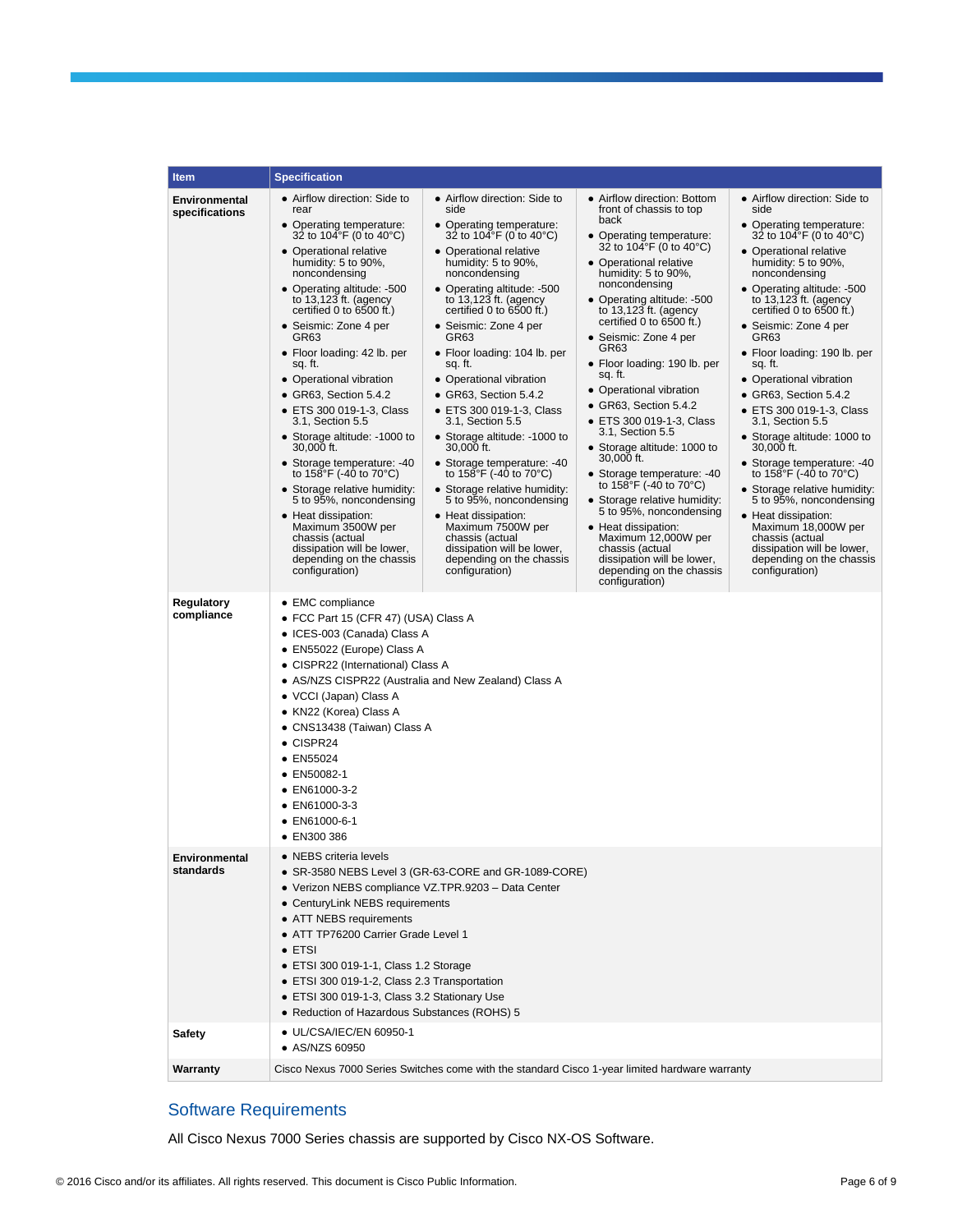- The 4-slot chassis requires Cisco NX-OS Software Release 6.1(2) or later.
- The 9-slot chassis requires Cisco NX-OS Software Release 5.2 or later.
- The 10-slot chassis requires Cisco NX-OS Software Release 4.0 or later.
- The 18-slot chassis requires Cisco NX-OS Software Release 4.1 or later.

For the latest information about recommended releases, see

[http://www.cisco.com/en/US/docs/switches/datacenter/sw/nx-os/recommended\\_releases/recommended\\_nx](http://www.cisco.com/en/US/docs/switches/datacenter/sw/nx-os/recommended_releases/recommended_nx-os_releases.html)[os\\_releases.html.](http://www.cisco.com/en/US/docs/switches/datacenter/sw/nx-os/recommended_releases/recommended_nx-os_releases.html)

#### Ordering Information

To place an order, visit the Cisco Ordering homepage. To download software, visit the Cisco Software Center. Table 2 provides ordering information.

| Table 2. |  | Ordering Information |
|----------|--|----------------------|
|----------|--|----------------------|

| <b>Product Name</b>                                                                              | <b>Part Number</b>   |  |  |  |
|--------------------------------------------------------------------------------------------------|----------------------|--|--|--|
| <b>System</b>                                                                                    |                      |  |  |  |
| Cisco Nexus 7000 Series 9-Slot chassis including Fan Trays, No Power Supply                      | N7K-C7009            |  |  |  |
| Cisco Nexus 7000 Series 9-Slot chassis No Fan Trays, No Power Supply                             | N7K-C7009=           |  |  |  |
| Cisco Nexus 7000 Series-9-Slot Fan Tray Spare                                                    | N7K-C7009-FAN=       |  |  |  |
| Cisco Nexus 7000 Series 4-Slot Chassis including Fan Tray, Cable Management Kit, No Power Supply | N7K-C7004            |  |  |  |
| Cisco Nexus 7000 Series 4-Slot Chassis including Fan Tray, Cable Management Kit, No Power Supply | $N7K-C7004=$         |  |  |  |
| Cisco Nexus 7000 Series 4-Slot Fan Tray Spare                                                    | $N7K-C7004-FAN=$     |  |  |  |
| Cisco Nexus 7000 Series 10-Slot chassis including Fan Trays, No Power Supply                     | N7K-C7010            |  |  |  |
| Cisco Nexus 7000 Series 10-Slot chassis including Fan Trays, No Power Supply                     | N7K-C7010=           |  |  |  |
| Cisco Nexus 7000 Series-10-Slot System Fan Tray Spare                                            | N7K-C7010-FAN-S=     |  |  |  |
| Cisco Nexus 7000 Series-10-Slot Fabric Fan Tray Spare                                            | N7K-C7010-FAN-F=     |  |  |  |
| Cisco Nexus 7000 Series 18-Slot chassis including Fan Trays, No Power Supply                     | N7K-C7018            |  |  |  |
| Cisco Nexus 7000 Series 18-Slot chassis No Fan Trays, No Power Supply                            | N7K-C7018=           |  |  |  |
| Cisco Nexus 7000 Series-18-Slot Fan Tray Spare                                                   | N7K-C7018-FAN=       |  |  |  |
| <b>Cisco Nexus 7000 Series 4-Slot Accessories</b>                                                |                      |  |  |  |
| Cisco Nexus 7004 Rack Mount Kit                                                                  | N7K-C7004-RMK=       |  |  |  |
| Cisco Nexus 7004 Front Door Kit                                                                  | N7K-C7004-FD-MB      |  |  |  |
| Cisco Nexus 7004 Air Filter                                                                      | $N7K-C7004-AFLT=$    |  |  |  |
| Cisco Nexus 7000 Series 9-Slot Accessories                                                       |                      |  |  |  |
| Cisco Nexus 7009 Rack Mount Kit                                                                  | N7K-C7009-RMK=       |  |  |  |
| Cisco Nexus 7009 Front Top Section and Cable Mgmt Kit                                            | $N7K-C7009-CAB-TOP=$ |  |  |  |
| Cisco Nexus 7009 Front Door Kit                                                                  | N7K-C7009-FD-MB      |  |  |  |
| Cisco Nexus 7009 Bottom Support Kit                                                              | N7K-C7009-BSK        |  |  |  |
| Cisco Nexus 7009 Fabric Module Blank                                                             | $N7K-C7009-F-BLANK=$ |  |  |  |
| Cisco Nexus 7009 Center Mount Kit                                                                | N7K-C7009-CMK        |  |  |  |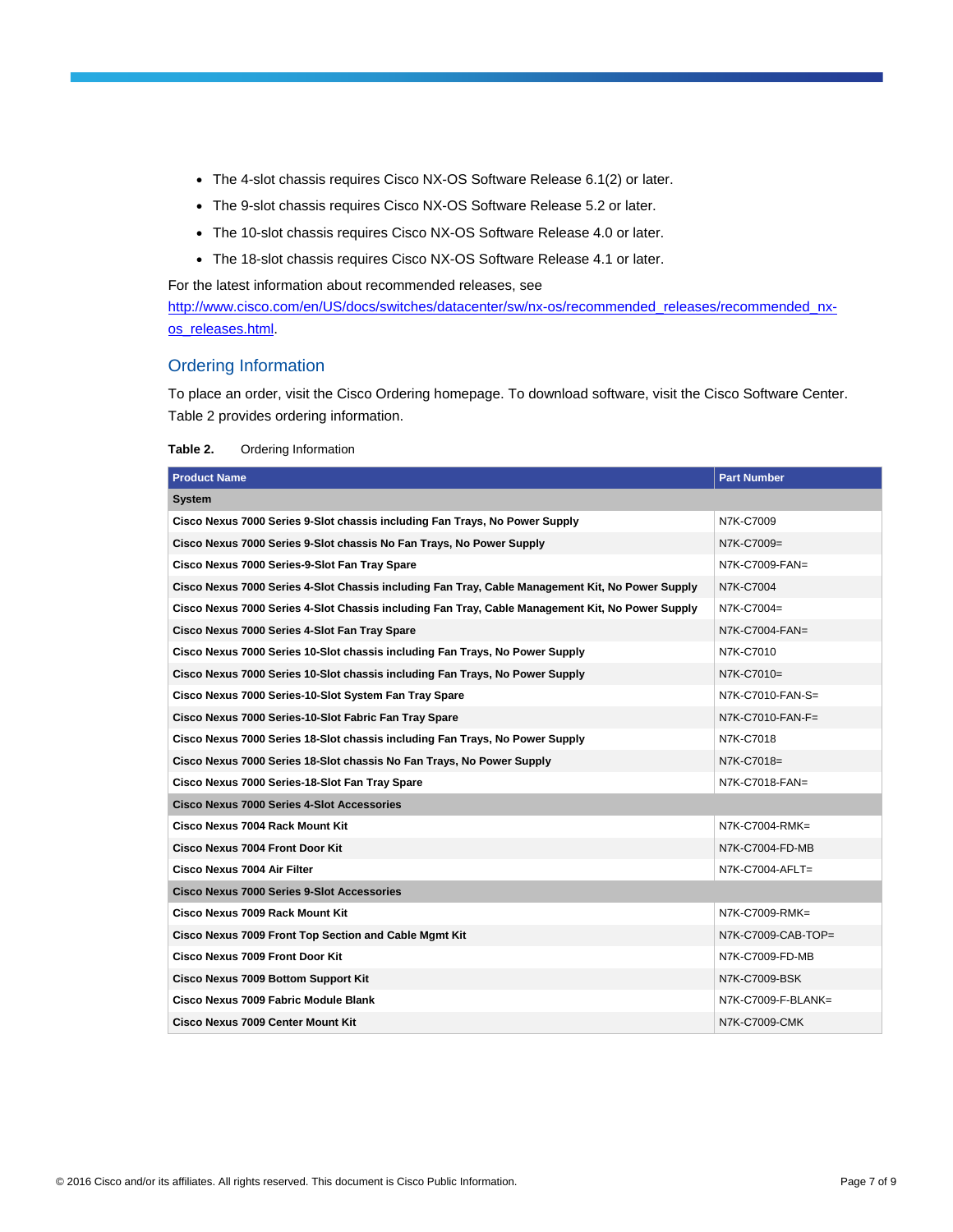| <b>Product Name</b>                                                    | <b>Part Number</b>   |  |  |  |
|------------------------------------------------------------------------|----------------------|--|--|--|
| <b>Cisco Nexus 7000 Series 10-Slot Accessories</b>                     |                      |  |  |  |
| Cisco Nexus 7010-Air Filter                                            | $N7K-C7010-AFLT=$    |  |  |  |
| Cisco Nexus 7000-Rack Mount Kit                                        | $N7K-RMK=$           |  |  |  |
| Cisco Nexus 7010-EMI Inlet Screen Kit                                  | $N7K-C7010-EMI-SC=$  |  |  |  |
| Cisco Nexus 7010 Front Door Top Section-including Cable Management Kit | N7K-C7010-FD-TOP=    |  |  |  |
| Cisco Nexus 7010 Front Door-Kit                                        | $N7K-C7010-FD-MB=$   |  |  |  |
| <b>Cisco Nexus 7000 Bottom Support Kit</b>                             | $N7K-BSK =$          |  |  |  |
| Cisco Nexus 7010 Fabric Module Blank                                   | $N7K$ -FAB-BLANK=    |  |  |  |
| Cisco Nexus 7000 Series 18-Slot Accessories                            |                      |  |  |  |
| Cisco Nexus 7018 Rack Mount Kit                                        | N7K-C7018-RMK=       |  |  |  |
| Cisco Nexus 7018 Front Top Section and Cable Mgmt Kit                  | $N7K-C7018-CAB-TOP=$ |  |  |  |
| Cisco Nexus 7018 Front Door Kit                                        | N7K-C7018-FD-MB      |  |  |  |
| Cisco Nexus 7018 Bottom Support Kit                                    | N7K-C7018-BSK        |  |  |  |
| Cisco Nexus 7018 Fabric Module Blank                                   | $N7K-C7018-F-BLANK=$ |  |  |  |
| <b>Blank Panel Covers</b>                                              |                      |  |  |  |
| Cisco Nexus 7000 Series Supervisor Blank Slot Cover                    | N7K-SUP-BLANK=       |  |  |  |
| Cisco Nexus 7000 Series Module Blank Slot Cover                        | N7K-MODULE-BLANK=    |  |  |  |
| Cisco Nexus 7000 Series Network Clock Card Blank                       | N7K-CLK-BLANK=       |  |  |  |
| Cisco Nexus 7000 Series 3 KW Power Supply Blank Slot Cover with Handle | N7K-3KPS-BLANK-H=    |  |  |  |
| Cisco Nexus 7009 Chassis Power Supply Blank Slot Cover with Handle     | N7K-PS-BLANK-H=      |  |  |  |
| Cisco Nexus 7010 Chassis Power Supply Blank Slot Cover                 | $N7K-PS-BLANK=$      |  |  |  |
| Cisco Nexus 7018 Chassis Power Supply Blank Slot Cover with Handle     | N7K-PS-BLANK-H=      |  |  |  |

## Service and Support

Cisco offers a wide range of services to help accelerate your success deploying and optimizing Cisco Nexus 7000 Series Switches in your data center. Our innovative services are delivered through a unique combination of people, processes, tools, and partners, and are focused on helping you increase operation efficiency and improve your data center network. Cisco Advanced Services use an architecture-led approach to help you align your data center infrastructure with your business goals and provide long-term value. Cisco SMARTnet® Service helps you resolve mission-critical problems with direct access at any time to Cisco network experts and award-winning resources. With this service, you can take advantage of the Cisco Smart Call Home service capability, which offers proactive diagnostic information and real-time alerts for your Cisco Nexus 7000 Series Switches. Spanning the entire network lifecycle, Cisco Services helps increase investment protection, optimize network operations, provide migration support, and strengthen your IT expertise. For more information about Cisco Data Center Services, visit [http://www.cisco.com/go/dcservices.](http://www.cisco.com/go/dcservices)

#### Cisco Capital

#### **Financing to Help You Achieve Your Objectives**

Cisco Capital can help you acquire the technology you need to achieve your objectives and stay competitive. We can help you reduce CapEx. Accelerate your growth. Optimize your investment dollars and ROI. Cisco Capital financing gives you flexibility in acquiring hardware, software, services, and complementary third-party equipment. And there's just one predictable payment. Cisco Capital is available in more than 100 countries. [Learn more.](http://www.cisco.com/web/ciscocapital/americas/us/index.html)